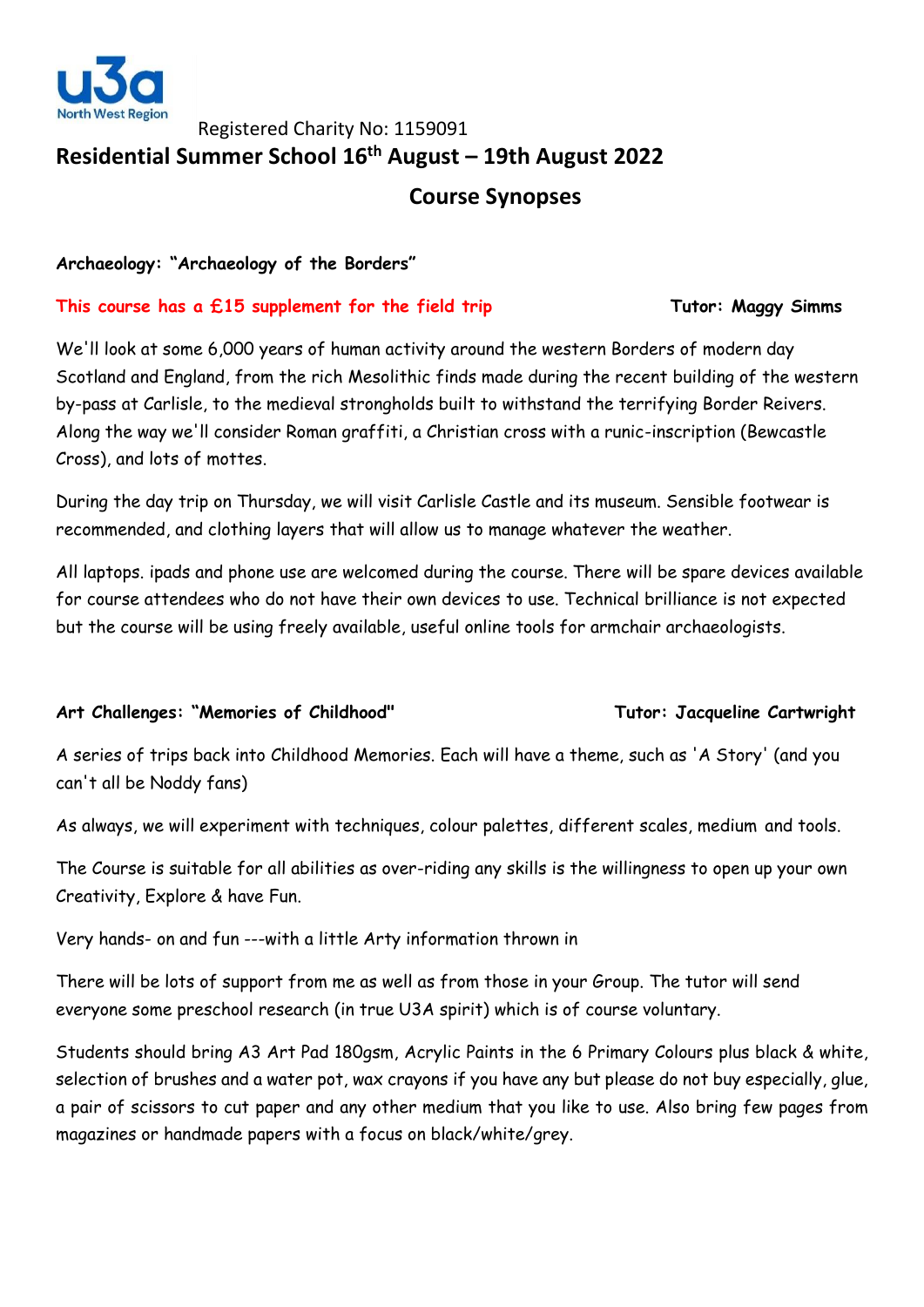

Registered Charity No: 1159091

### **Geology: "Evolution of the Carlisle basin" Tutor: Dr Christine Arkwright**

# **This course has a £15 supplement for the field trip**

The northern Lake District and areas around the Solway Firth are known by geologists as the Carlisle Basin. The varying rock types found in this area show evidence of the tectonic forces and the changing environments of deserts, deep sea and ice caps over the last 500 million years which formed the beautiful landscape we see there today.

The indoor sessions will include visual presentations and practical work using rocks, minerals and geological maps. Staying in Carlisle will allow us to visit local sites to examine evidence of how the rocks and geological features were formed. The field trip involves mostly flat walking with a little uphill on easy footpaths, some of which are rocky and may be slippery if wet. All sites will be no more than 10 mins from the coach.

This course is suitable for those who have some basic geological knowledge and also those who have very little because there will be plenty of explanation, discussion and hand outs to aid enthusiastic beginners.

# **Literature: "NORTH-NORTH-WEST" Tutor: Meg Shaw**

'I am but mad north-north-west; when the wind is southerly I know a hawk from a handsaw' Hamlet

The north of England has long cast its spell over literature and continues to do so. Influenced by thinkers such as J S Mill, John Ruskin, and Friedrich Engels, its stories are place specific but the human content is universal. The group will look at the north as a literary symbol, studying novels that are set in the area between the Rivers Lune and Mersey, and from the western watershed of the Pennines to the Irish Sea. We shall also take time to look at how literary fiction changed over 150 yrs. In preparation please read from this list -

Mary Barton Elizabeth Gaskell 1848 Hard Times Charles Dickens 1854 North & South Elizabeth Gaskell 1855 Wuthering Heights Emily Bronte 1855 Fame is the Spur Howard Spring 1940 Mist over Pendle Robert O' Neill 1951 Oranges are not the only fruit Jeanette Winterton 1985 An awfully big adventure Beryl Bainbridge 1989 The Loney A M Hurley 2014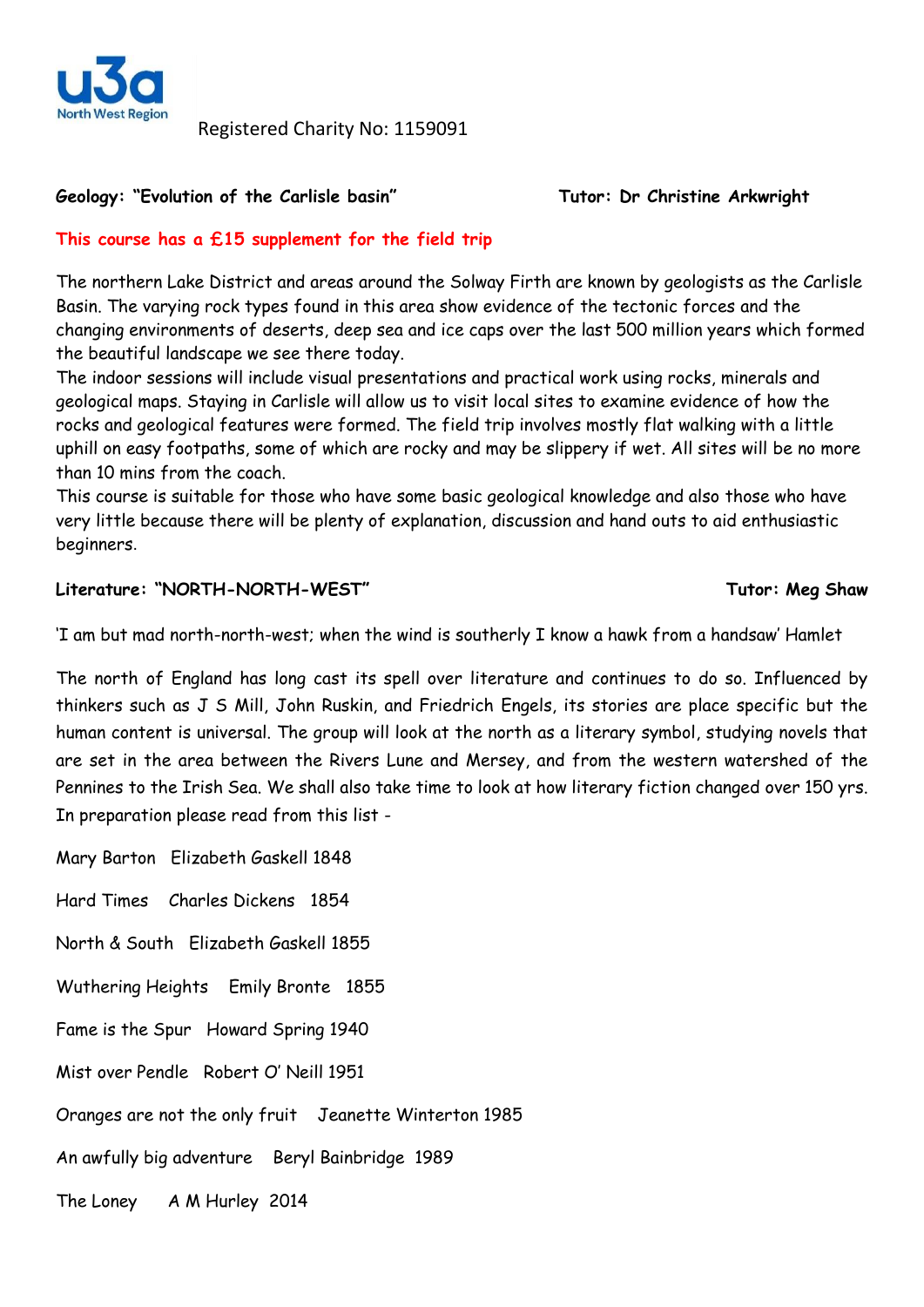

Registered Charity No: 1159091

### Ukulele: A Course at Intermediary Level Tutor: Debra Smith

This is a workshop for those who want to learn to play a ukulele but already have some experience. It is not for the absolute beginner but it will suit those already playing as part of a U3A group or anybody who attended the 2019 summer school beginners course.

The course will cover-

A variety of strumming techniques.

An introduction to reading and using tab notation.

Fingerpicking.

More advanced chord formations.

Please advise on enrolment whether you will be able to bring your own ukulele to the course.

### Art - Famous Art Movements. Tutor: Gill Baynes

### **This course has a £15 supplement for the field trip**

This course will consider five art movements using one artist to illustrate each movement.

Thus the work of the Pre Raphaelites will be explored via the work of John Millais, Impressionism via Claude Monet's art, Post Impressionism by the works of Paul Cezanne, Cubism by Pablo Picasso, the Arts and Crafts movement via Charles Rennie Mackintosh. Other art movements that these artists have contributed to will also be illustrated. The course will involve a mixture of presentations and some group activity.

A trip out to the Arts and Crafts house Blackwell in Windermere is planned and this will add a supplement of £15 to the course fee to cover the cost of the coach and a guided tour of Blackwell.

Gill Baynes has delivered three successful Summer school courses two regarding medicine and one about Lakeland artists.